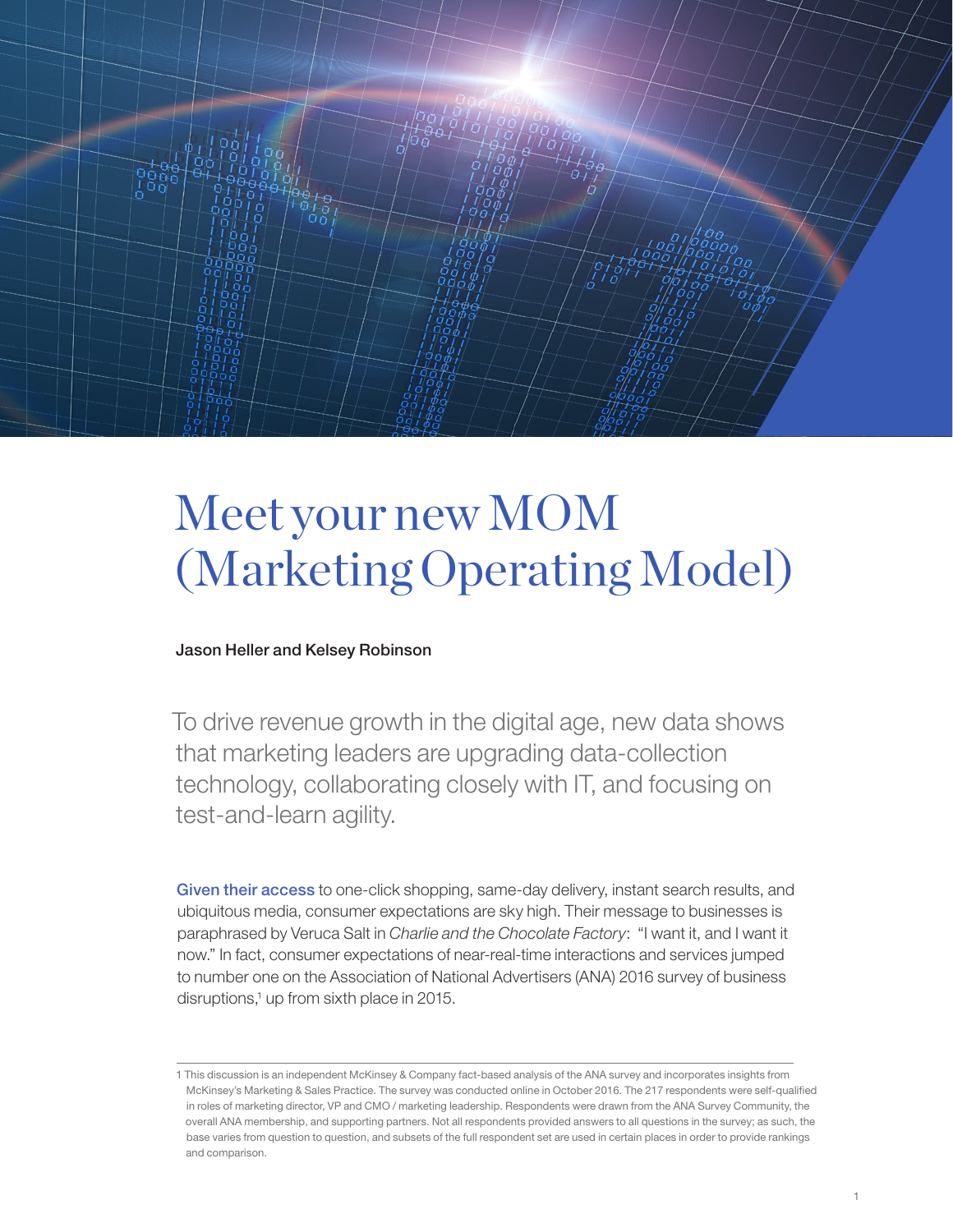Technology is a crucial element in enabling marketers to meet those expectations. But technology is only a partial answer, as any marketer whose tech spend has produced less than optimal results can testify. To drive revenue growth and improve customer experience, technology has to enable more efficient data collection, foster cross-functional collaboration, and support test-and-learn agility. It needs, in short, to underpin a new Marketing Operating Model (MOM).

An effective MOM is the engine that drives continual growth. One global financial-services company, for example, figured out that by accelerating the delivery of IT-dependent functions to marketing, the business was able to generate an extra 25 percent of revenue. That was worth \$100 million per year. Conversely, for every week delayed in deploying a capability developed by IT, the business lost an estimated \$2.8 million in incremental revenue.

## The new Marketing Operating Model (MOM)

At a high level, an effective MOM is made up of three parts:

Integrated consumer data: Collecting data isn't the issue—companies have plenty of it. It's not uncommon, for example, for marketing, customer care, transaction/order, technology, and store operations to all have distinct sets of data on a single consumer in multiple databases and tables. The challenge is weaving all the available data into an accurate and complete profile of the individual consumer. Failing at that can blunt the impact of even the most ambitious datacollection efforts.

Decision making: With a complete customer profile in hand, companies can "score" customers based on specific criteria of value-creation potential, allowing marketers to prioritize which messages, offers, and experiences to deliver at which points in the decision journey. A set of business rules and regression models, increasingly based on machine learning, helps to prioritize and match specific messages, offers, and experiences to specific customer scores.

Distribution platforms: Marketing-technology platforms are the last mile of the process. They integrate the customer scores and use them as triggers to deliver the right message to the right person across all addressable channels. Equally important, the platforms track the responses, conversion, and value created so that the MOM can learn and adjust.

The real value of the MOM comes not just in building out these three elements but in getting them to work together. When running effectively, the data inform the decisions on the best messages or offers, and the customer's feedback becomes new data, which is then fed into the MOM.

## How to build up your MOM

The best-performing companies are investing in marketing technology (martech) thoughtfully, working more closely with IT in a more agile way. At the same time, some clear shortfalls are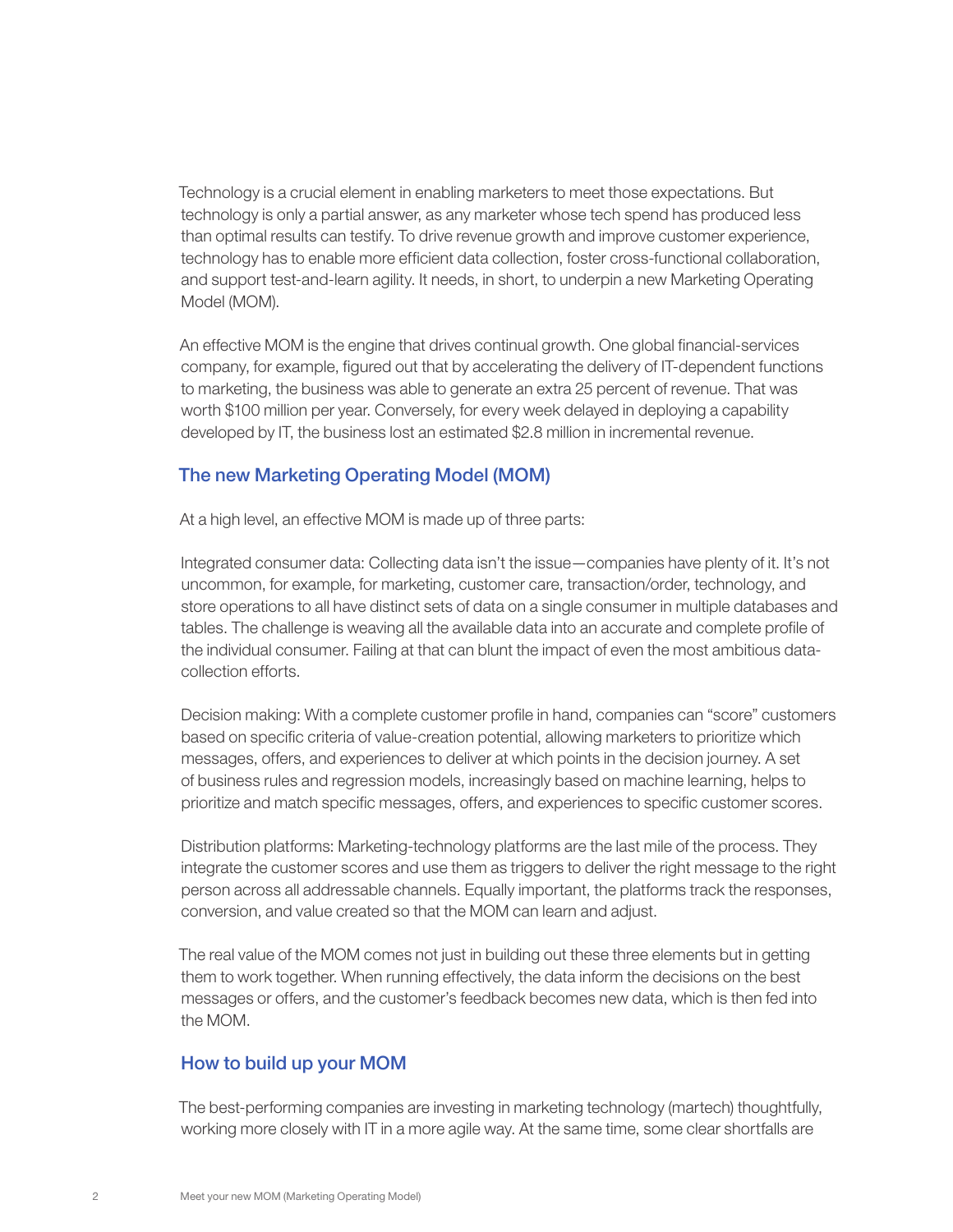exposing fault lines that could severely undermine how effectively businesses can meet their customers' expectations and build ongoing business value.

#### Technology: Martech to serve the business

It isn't a big surprise that 73 percent of top-performing companies—those whose revenue generation outperforms the market—have increased their martech spending an average of 16 percent in the past year. But is all that technology really helping?

Significantly, we found that 49 percent of companies that outperform the market feel they have the tech tools they need, compared with only16 percent of their poorer-performing peers. This highlights the importance of focusing a company's technology spend on the company's unique goals. In our experience, marketing leaders who have a well-defined sense of the problem they want to solve or the opportunity they want to exploit get a better return on their technology investments.

Overall, martech—or, more specifically, how it's implemented—still has a long way to go until it provides the value it promises. From the survey, we found that the top focus of martech is in informing marketing strategies (63 percent) but then there's a steep drop off. The next-highest area of focus is in using automation to execute and manage campaigns (41 percent), or to upgrade customer-relationship management (37 percent).

### Collaboration: the marketing/IT partnership

The most effective marketing and IT collaborations are built on specific and conscious decisions and on implementing policies to support them; making marketing a checkbox on IT's to-do list just doesn't work. An astonishing 45 percent of the executives surveyed, however, say marketing and IT are not working together at their companies in any significant way. In the overwhelming majority of cases, marketing is still reliant on IT to implement and configure its technology, whether systems are used on premise or in the cloud.

Committed leadership is necessary to create and model a culture of active collaboration, such as joint priority lists and action in concert. Fortunately, leadership is increasingly moving in the right direction. Almost a quarter of respondents either have a joint-venture model or a full tech presence embedded in marketing and reporting to the chief marketing officer (CMO).

Doing this requires specific agreements between the CMO and CIO that delineate budget sharing, reporting structures, and incentives. The key is removing ambiguity so that people know how to work—and how to work together. In practice, understanding the benefit of tighter collaboration to the bottom line is a big motivator, while putting in place solid practices that support meaningful collaboration creates a structure for working together.

At one large high-tech company, for example, marketing developed an inventory of all martech assets to start a productive discussion about which would be managed and supported by IT and which by marketing, and who should be included in decisions on any changes. The team then defined and prioritized business use cases and their requirements, which made it easier to define